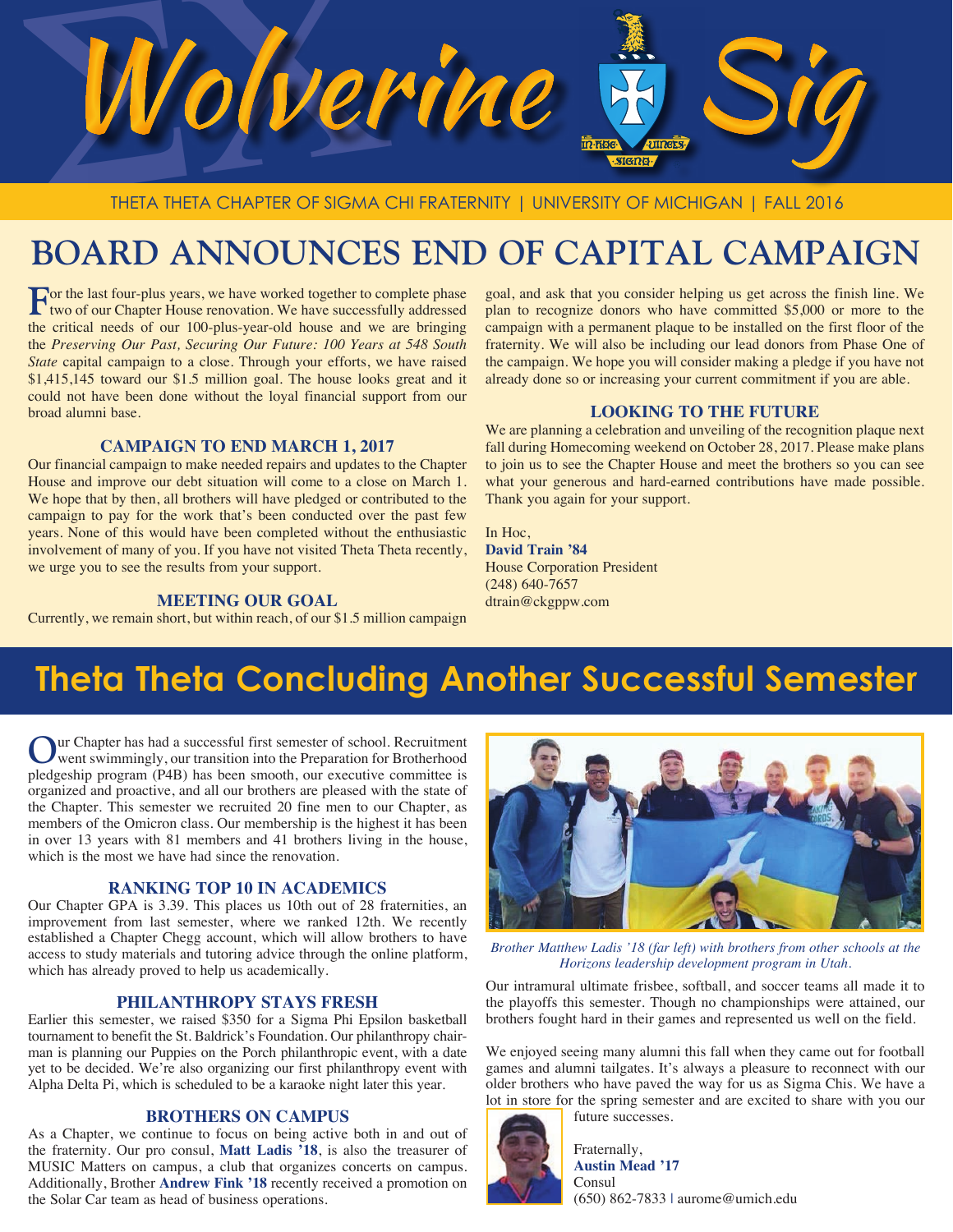# Preserving Our Past, Securing Our Future: **100 YEARS** AT 548

### **JOIN YOUR SIGMA CHI BROTHERS**

#### *Make a Gift to Theta Theta Today*

We sincerely thank the following brothers and friends for their dedication to the *Preserving Our Past, Securing Our Future: 100 Years at 548 South State* campaign. These alumni and friends recognize the importance of ensuring the future of the Theta Theta Chapter and have demonstrated a sense of gratitude for their personal experience. Commitments are still needed from the rest of our alumni to achieve our campaign goal and complete this major project.

*Constantine Circle (\$100,000 and above)*

William C. Swaney '60 In honor of all Theta Theta Sigma Chis William A. Clark '50 Jeffrey A. Rich '82

#### *Theta Theta Circle*

*(\$50,000 to \$99,999)* John W. Madigan '58 In memory of Terry Barr '57 In honor of Bill Swaney '60 Bert A. Getz '59 John C. Crouch Jr. '83 David P. Shapiro '84 In memory of Thomas C. Cravens '83 and Timothy L. Girardot '83 Robert Zahm '84 Jeff Kuchman '85 David Nyren '86

#### *White Cross Circle*

*(\$25,000 to \$49,999)* Theta Theta Undergraduate Chapter Robert H. McCollum '60 James R. Stevenson III '60 Timothy Wadhams '70 Todd Halsted '84 Donald E. Johnson III '86 Edward F. Neild IV '87

#### *Jordan Standard Circle*

*(\$10,000 to \$24,999)* Charles M. Thatcher '43 Richard A. Hadler '48 Howard J. Cooper Jr. '50 Sanford R. Robertson '54 Charles K. McCann '57 John J. Schwarz, M.D. '59 Tim M. Heinle '61 Thomas H. Bredt '62 Brian P. Patchen '65 In memory of Harry L. Hallock '40 Dodie and Goff T. Smith '69 Michael K. Stearns '81 Thomas A. Roth '83 Kenneth Bettsteller '84 Mark T. Malueg '84 David P. Train '84 Michael B. Murray '85 Steven D. Fretty '86 Mark C. Mullen '86

#### *Wolverine Sig Circle (\$5,000 to \$9,999)*

John W. Hoekman '89

In memory of Peter R. Elliott '47 John R. Edman '50 Stephen J. Bloom '58 Nicholas T. Kouchoukos, M.D. '58 James M. Roberts '59 David R. Smith '59 Roland P. Weyand '59 Young Family Gift James P. Young '54 Glen A. Young '59 C.A. Carlson '60 Robert E. Hohmeyer '60 In memory of Robert J. Trost '58 Peg and John McGuire '61 Thomas A. Wilson '61 In memory of Joseph V. Brisson '61 Henry W. Dunbar '63 In memory of Wayne Sparkman '63 In honor of William Hallock '63 John E. Utley Jr. '63 In memory of John E. Utley Sr., *Northwestern '33* George A. Wade, M.D. '64 M. Scott Beall Jr. '65 W. Anthony Feiock '65 Frederick W. Lambert '65 In memory of Mary Lou and Harry L. Hallock '40 Richard G. Swaney '69 Donald A. Lindow '70 Ronald B. Strauss '74 In memory of all Sigma Chis who have passed who lived at 548 South State St. Roger W. Oberg Jr. '82 A. Davison Rice '82 Frederick D. Schuler '82 David A. Wright '82

Kenneth J. Cartwright, M.D. '84

William S. McCarus '83

In memory of

Martin A. Sarafa '84 David W. Kowal '85 Daniel C. Kowal '86 John Liddicoat '86 Daniel A. Page '87 Joseph S. Higgins '88 James P. Mellin '88 Bill Rogers '88 Robert T. Vraney '89 Christopher J. Fiegen '90 James G. Staples Jr. '91 David E. Kass '92 Michael McCracken '92 Andrew M. Barton '94

#### *548 Club*

*(\$2,500 to \$4,999)* Rick Miller John "Jack" Zinser '51 Russell E. Carlisle '53 Milton A. Eaton '54 Cass "Kit" Hough Jr. '54 Gerald J. Prescott Jr. '56 Marvin R. Nyren '57 William E. Hohmeyer '58 John J. Drammis, M.D. '61 Paul D. Cooper '63 In memory of James K. Agnew Glenn Charles "Bo" Gunlock '82 Terry McInerney '83 Sanford J. Gips, M.D. '85 Clay Miller '85 Paul A. Nelson '86 Brian Yost '87 Matthew G. Longthorne '88 W. Douglas Sprague III '91 Brian D. Williamson '92 Gordon S. Rubenstein '93

#### *Donors*

*(Up to \$2,499)* Richard Gertry Robert V. Cayia In memory of Alfred J. Cayia Jr. '50 Terry Courtright In memory of William E. Courtright '47 George A. Kozliff Sr. '44 Newell W. Wright '45 In memory of Richard A Hadler '48, Wally Teninga '49, and Don Larson

All donors contributing a minimum of \$5,000 or more to the campaign, over a five-year period, will be recognized on a plaque prominently displayed in the Chapter House. If an error has been made in recording your gift, or your name has been mistakenly omitted or listed improperly, we sincerely apologize. Please advise our campaign coordinator at (785) 843-1661. Thank you!

> **Campaign Status At-a-Glance** *As of December 6, 2016* **Campaign Goal: \$1.5 Million Total Commitments: \$1,415,145 Total Contributors: 192 Mailable Alumni: 1,207**

C. W. Elliott '47 Julian C. Renfro '48 Robert D. Miller '49 In honor of the Class of '49 Walter H. Teninga '49 Joseph L. Hardig Jr. '51 Eugene Peterson '51 Neil R. Celley '52 Roderick K. Daane '52 Bruce M. Dopp '52 In honor of the Class of 1952 James A. Harsant '52 Paul S. Fancher '53 James T. Balog '54 Peter Burchfield '54 In memory of Eugene Knutson '54 and Ted Parker '54 In honor of Thomas Erbland '54 and Donald Hill '54 Thomas R. Dyckman '54 In memory of Will Recy and Jack Maddox Lawrence J. Fortenberry 54 Charles A. Ritter '54 Phillip R. Jacobus '55 Leo R. Schlicht '55 In memory of Will Perry '55 Robert M. Appleman '56 Ed Hickey '56 In memory of Patricia and Will Perry '56 Don Mahoney '56 John Peckham '56 Frederick R. Trost '57 In memory of Robert J. Trost '58

Dale F. Hanson '58 In honor of Gerald J. Prescott Jr. '56 Terry P. McIlhargey '59 James K. Bain Jr. '61 Karl V. Fink '61 James P. Fry '61 Bart C. Hazleton '61 William H. Reed '61 Dr. William Swenfurth '61 Alan H. Pierrot, M.D. '62 David J. Collon '63 John H. Dumont '63 William G. Earle '63 In honor of Don Williams and Helen Flurey Fritz Damm '64 Thomas E. Guldberg '64 In memory of Harry L. Hallock '40 Jack P. Huizingh '64 Thomas E. Mott '64 In memory of my roommates, Jon Lundin '64 and Tom Keating '64 Dr. Gerald Oveson '64 Terry A. Timm, D.D.S. '64 In memory of Russ Epker Dennis R. Twining '64 Dallas C. Dort '65 Jerry H. Mader '65 Bruce M. Allison '66 In honor of Tom Matevia '65 In memory of Charlie Kines '66 Jon G. March '66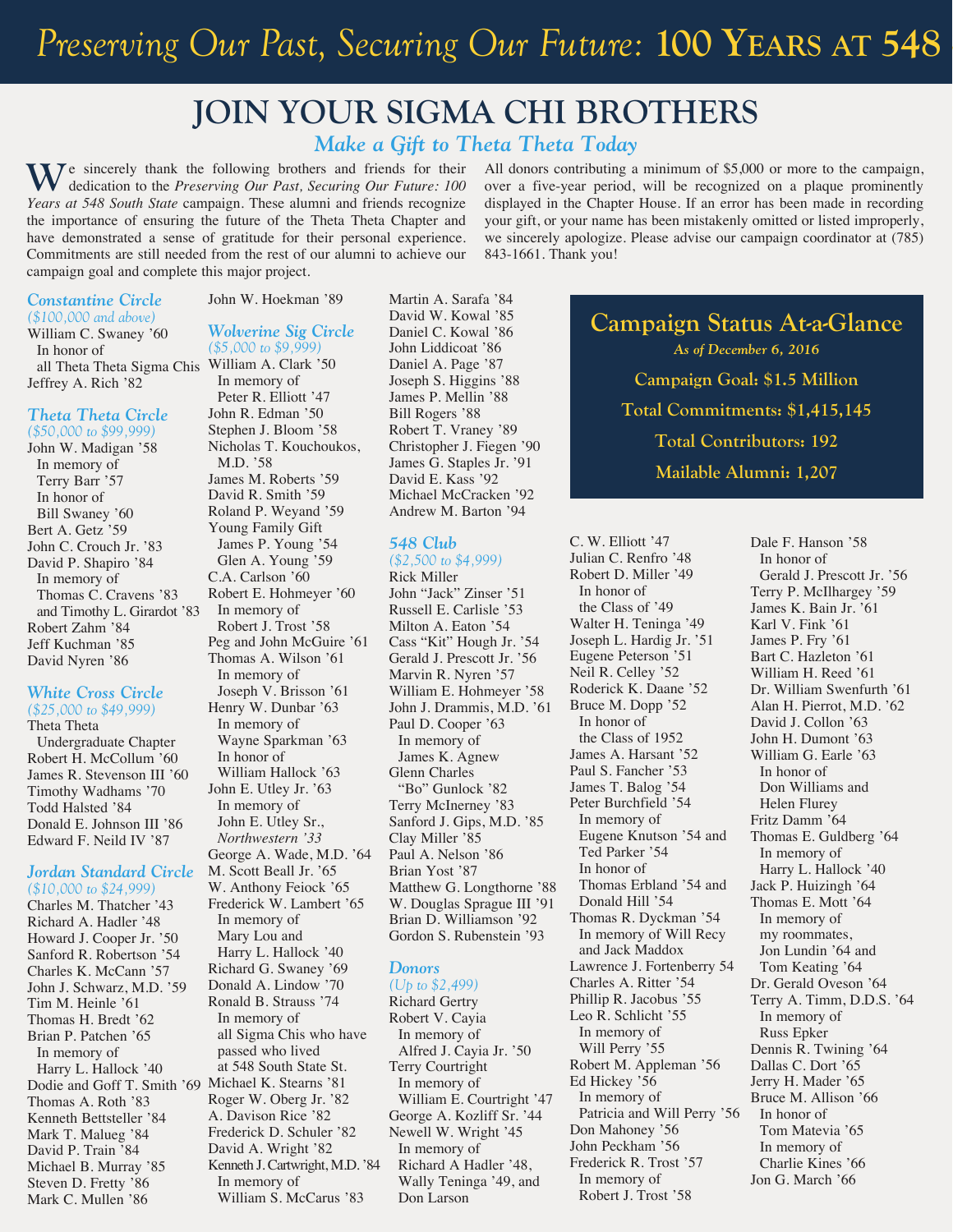# *Preserving Our Past, Securing Our Future:* **100 Years at** University of Michigan page 3 **548 South State**

Robert M. Gerometta '68 In memory of Don Canham Douglas J. Leupen '68 Wayne Miller, M.D. '69 Daniel J. Abraham '72 Stephen M. Denefeld '75 In memory of Chuck Ihling '75 Terry LaJeunesse '75 In memory of Chuck Ihling '75 James W. Hoose Jr. '77 Richard J. Kaplan '77 In honor of the seven founders who saved the fraternity in the early '70s Ronald L. Wiens '77 Doug H. Wright '77 Richard A. McDonough '78 Beverly and Thomas E. Miller '79 Rick Simon '79 C. Christopher Tope, D.D.S. '79 Donald R. Bacon '80 John S. Johnston '80 Roger Mourad Jr. '80 In memory of Marcos Madias '81 David Van Dusen '80 Marc E. Robinson '82 Steven J. VanTassel '82 In memory of Tom Cravens '83 Mark H. Westerberg '82 David M. Barnett '83 Curtis A. Kracht, D.D.S. '83 Patrick Curran '84 G. Edward Steins '84 In honor of Theta Theta Scholars Jim Toal '84 In memory of Tim Girardot '83 Peter G. Twinney '84 James D. Flanagan '85 Kreg W. Keesee '86 Jeffry L. Palisin '86 Braden S. Slezak '86 Thomas P. Yardley Jr. '86 John W. Christopher '87 Trey Hill '87 Dave Pramuk '87 David Prybil '87 David Riberi '88 Christian J. Bugyis '89 D. Michael Esper '89 David Feikens '89 Mark N. Kreuter '89 James C. Holden '95 Mehul N. Madia '99 Mark J. Beauchamp '09

In honor of Julian C. Renfro '48

# Dave Train '84 Honored with Seven Lights Alumni Award

**Bill Swaney '60** presents Seven Lights Alumni Award, an honor earned by Dave for his significant service to the fraternity. "He has worked tirelessly for 28 years serving Theta Theta and we are so proud that he has received this prestigious award," said Bill.





*Chapter Consul Austin Mead '17, Dave Train '84, and Bill Swaney '60.*



### **Brother Rick Hadler '48 Enters Chapter Eternal**

We typically have not included obituaries in the *Wolverine Sig*, but wanted our brotherhood to note the passing of **Rick Hadler '48** on October 11 at the age of 94. Rick served our country in the Marine Corps during World War II. As an undergraduate, he was Theta Theta's consul in 1948. He enjoyed a long and successful business career and was an active alumnus and generous donor to our Chapter. An extended obituary detailing Rick's contributions to our country, business, and community is available at www.mlive.com.

### **Welcome, New Members**



*The Omicron new member class after their induction ceremony.*

**Max Balster '20** *Chicago, Ill.*

**Pramat Batra '20** *New Delhi, India* 

**Brandon Byer '20** *Oak Park, Calif.*

**Nicholas Connelly '20** *Naperville, Ill.*

**Michael Davis '20** *Centerport, N.Y.*

**Alexander Dudek '20** *Winetka, Ill.* 

> **Sai Dutta '20** *New Delhi, India*

**Daniel Fuhrer '20** *Los Angeles, Calif.*

**Ian Gilbert '20** *Birmingham, Mich.*

**Matthew Haldeman '20** *Newtown, Pa.*

**Adam Hauke '20** *Shelburn, Vt.*

**Edward Ionescu '20** *Barrington, Ill.*

**Matthew Kaufman '20** *Miami Beach, Fla.*

**Alexander Krueger '20** *Hawthorn Woods, Ill.*

**Benjamin Matheson '20** *Grosse Point, Mich.*

**Jackson Ritter '20** *San Francisco, Calif.*

**Nicolas Taylor '20** *Shelby Township, Mich.*

**Brad Tongco '19** *Johnson City, Tenn.*

**Jacob Voyzey '20** *Shaker Heights, Ohio*

**John Wojewuczki '20** *Fort Wayne, Ind.*